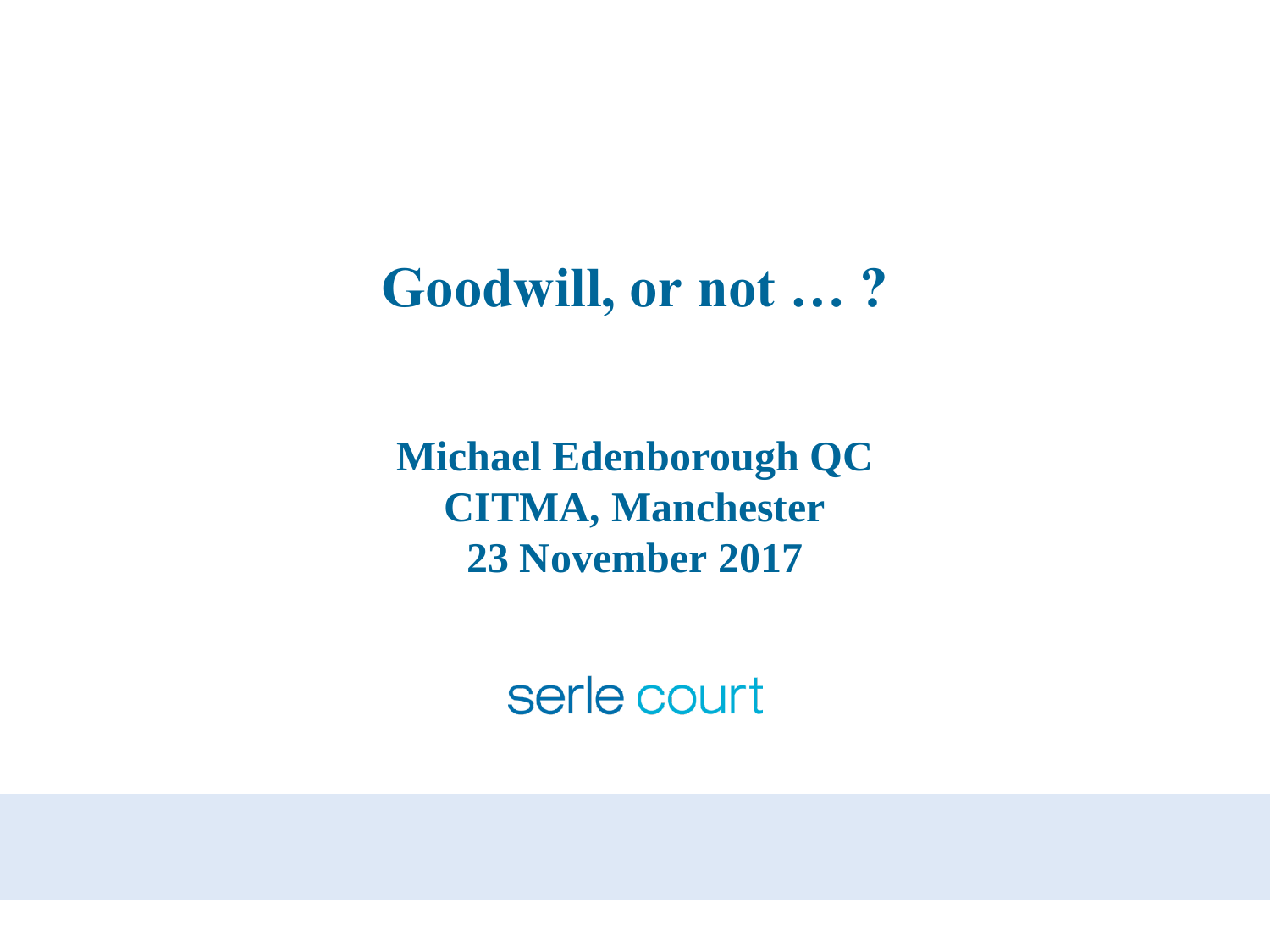### **Goodwill, or not … ?**

**What is Goodwill?**

- **To what does Goodwill attach?**
- **Who owns Goodwill?**
- **How is Goodwill transferred?**
- **How is Goodwill damaged?**
- **How is Goodwill extinguished?**
- **Summary**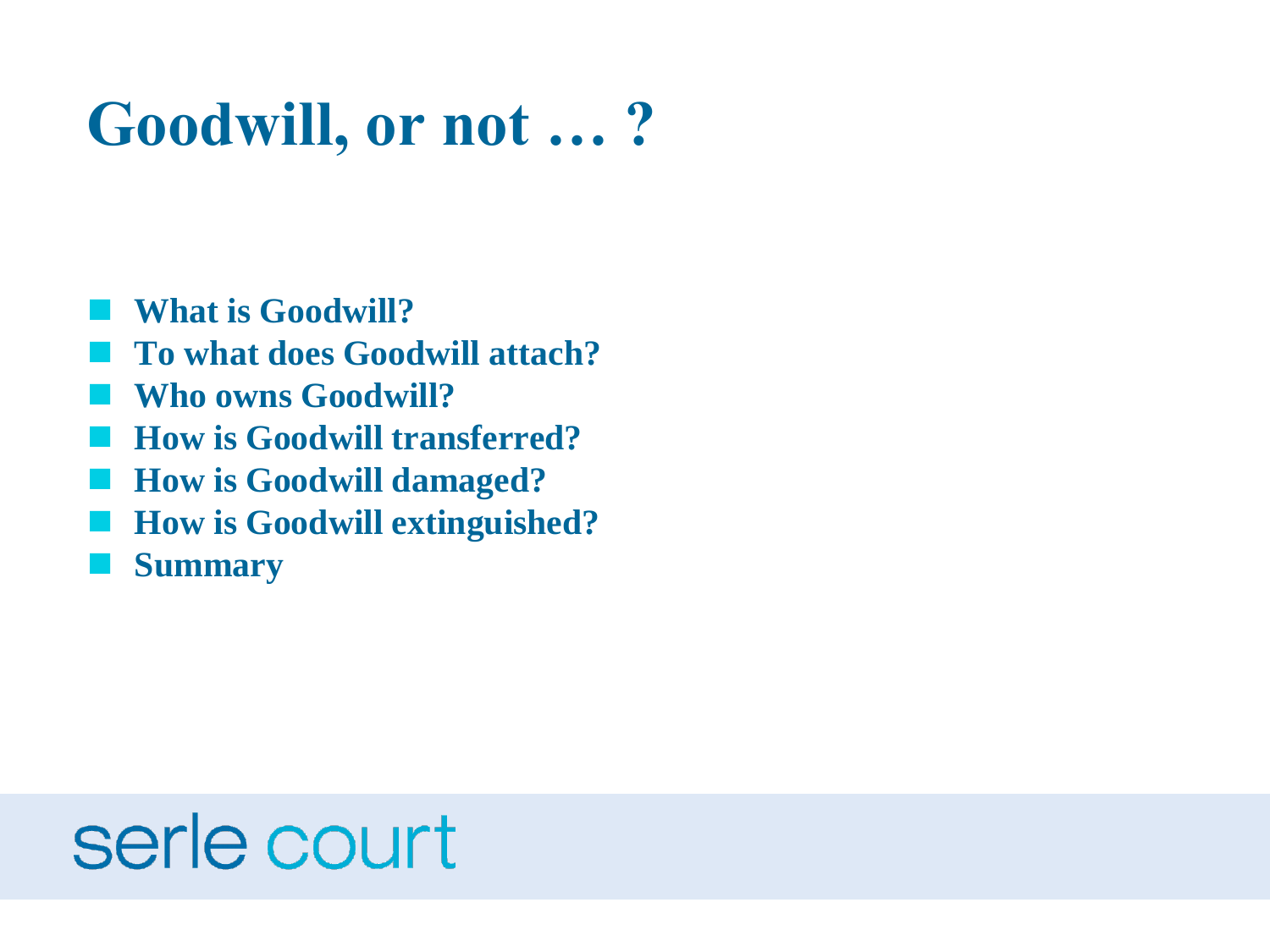#### **What is Goodwill?**

"*the attractive force which brings in custom*" *per* Lord Macnaghten in *IRC v Muller* [1901] AC 217

- not reputation "*The most seriously misused term*" Wadlow 1-32, *Starbucks v BSkyB* [2015] UKSC 31, [2015] FSR 29
- not rights in an unregistered trade mark *per se* (*Star Industry* [1976] FSR 256, but CTM reg)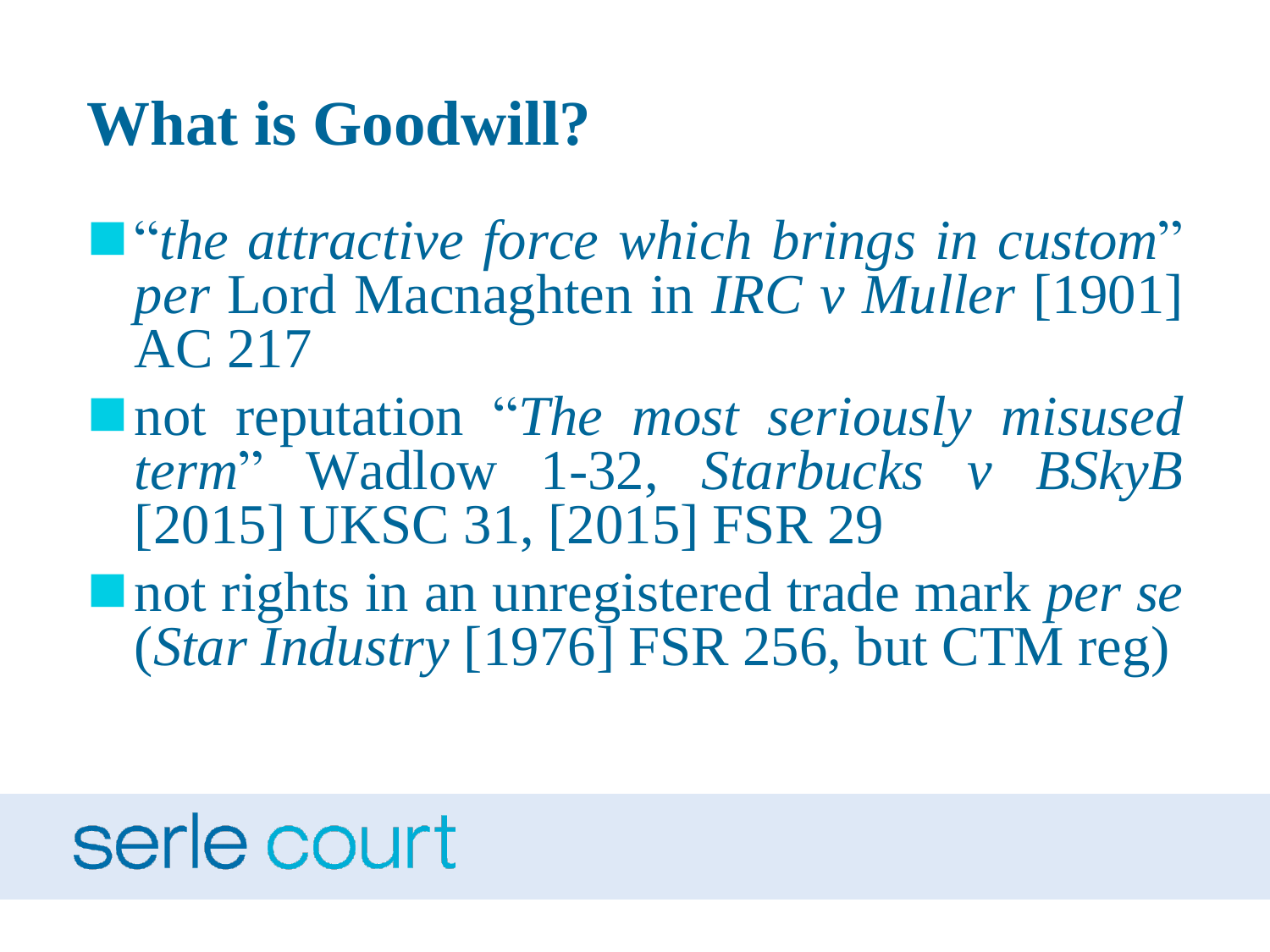**To what does Goodwill attach?**

**any trading activity, so traders primarily**

**also some premises,** *e.g.* **the lease for pubs** – **cats, dogs, mice, &c**

**not private activities – no trade**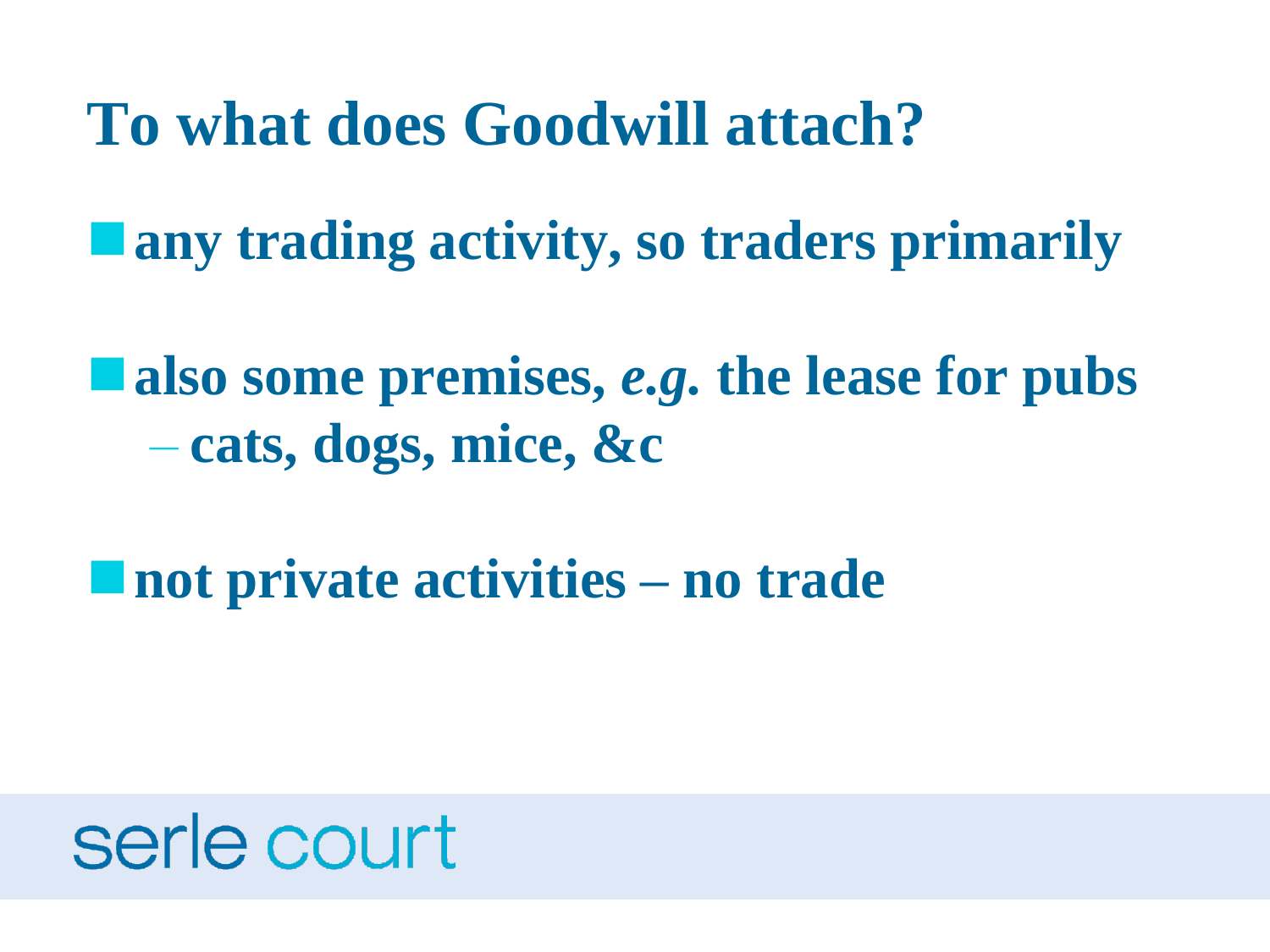### **Who owns Goodwill?**

**the trading entity – company / individual**

#### $\blacksquare$  collectives

- **partnerships: formal or at-will**
- **joint ventures, trade collectives**
- **unincorporated societies: officers**

 **not the holding company nor trade societies – no trade by them**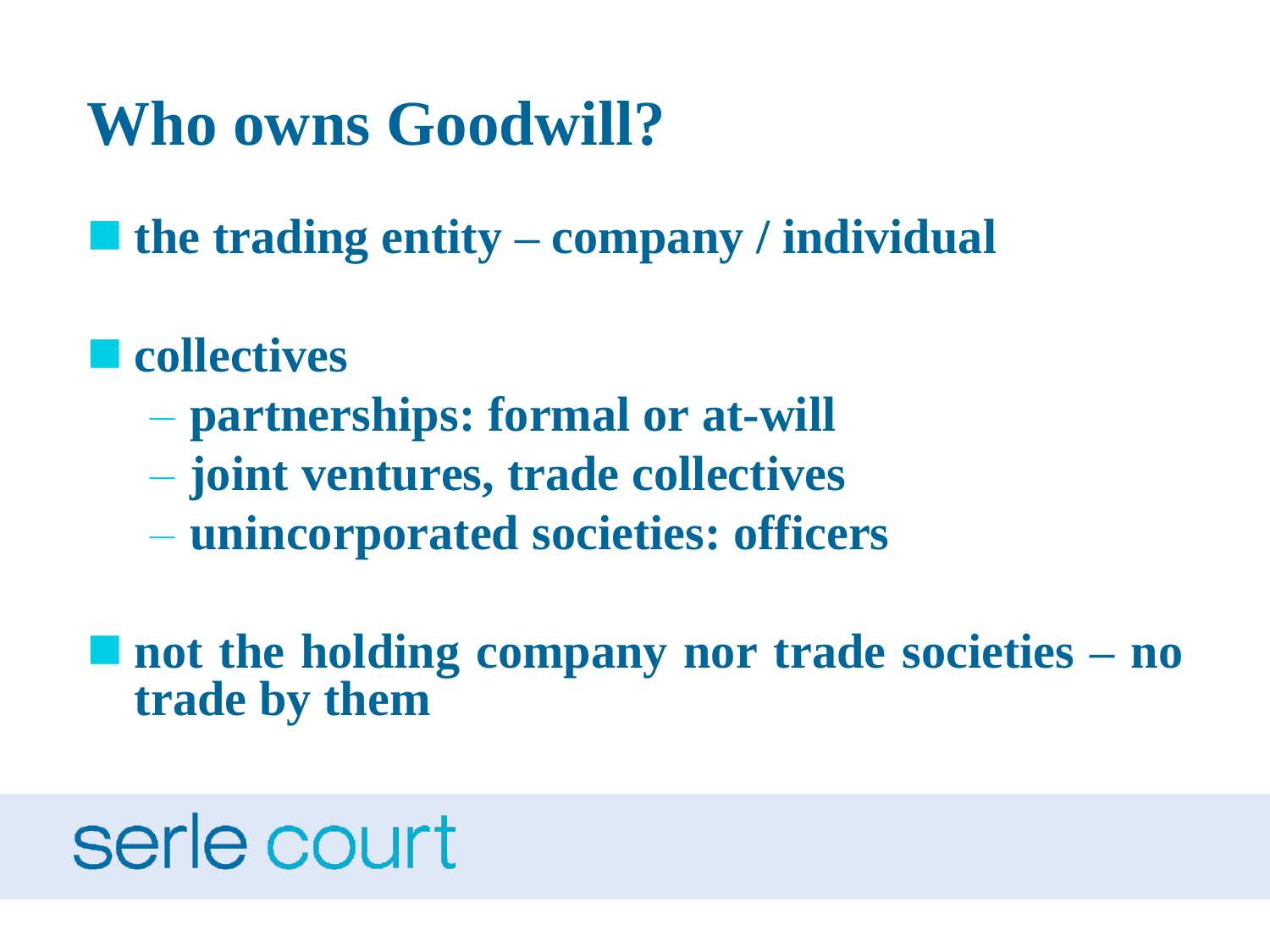#### **How is Goodwill transferred?**

**need to transfer the "thing" to which g/w attaches,** *i.e.* **the trading activity – g/w does not exist in a vacuum**

#### **assignments in gross are bad:**

- **licensing the indicium alone (***Pinto v Badman* **(1891) 8 RPC 181)**
- **assigning the g/w** *per se* **(***Barnsley Brewery v RBNB* **[1997] FSR 462)**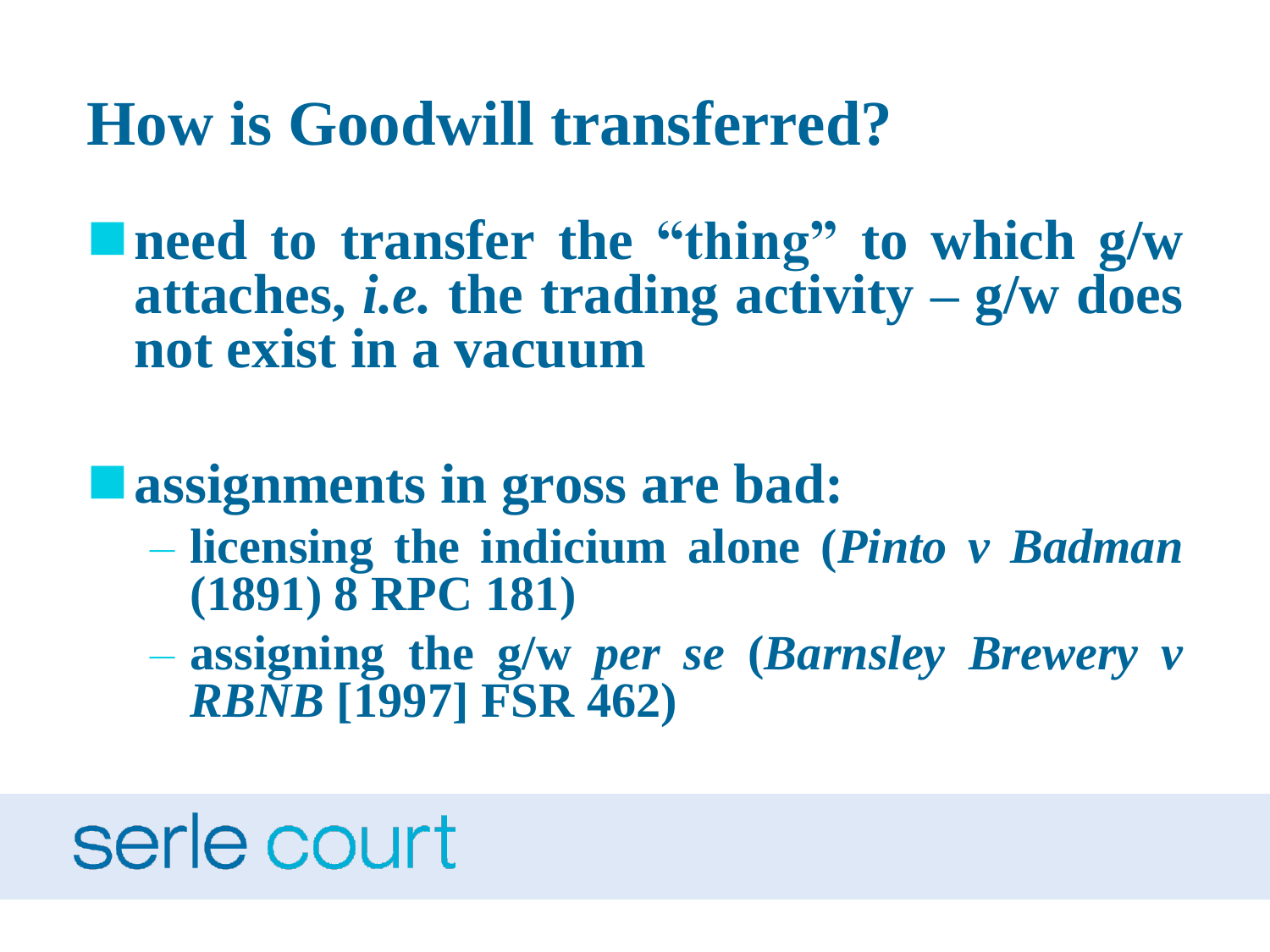### **How is Goodwill damaged?**

#### **operative misrepresentation, not confusion different types**

- **direct**
- **associated goods**
- **licensed**
- **extended group**
- **inverse**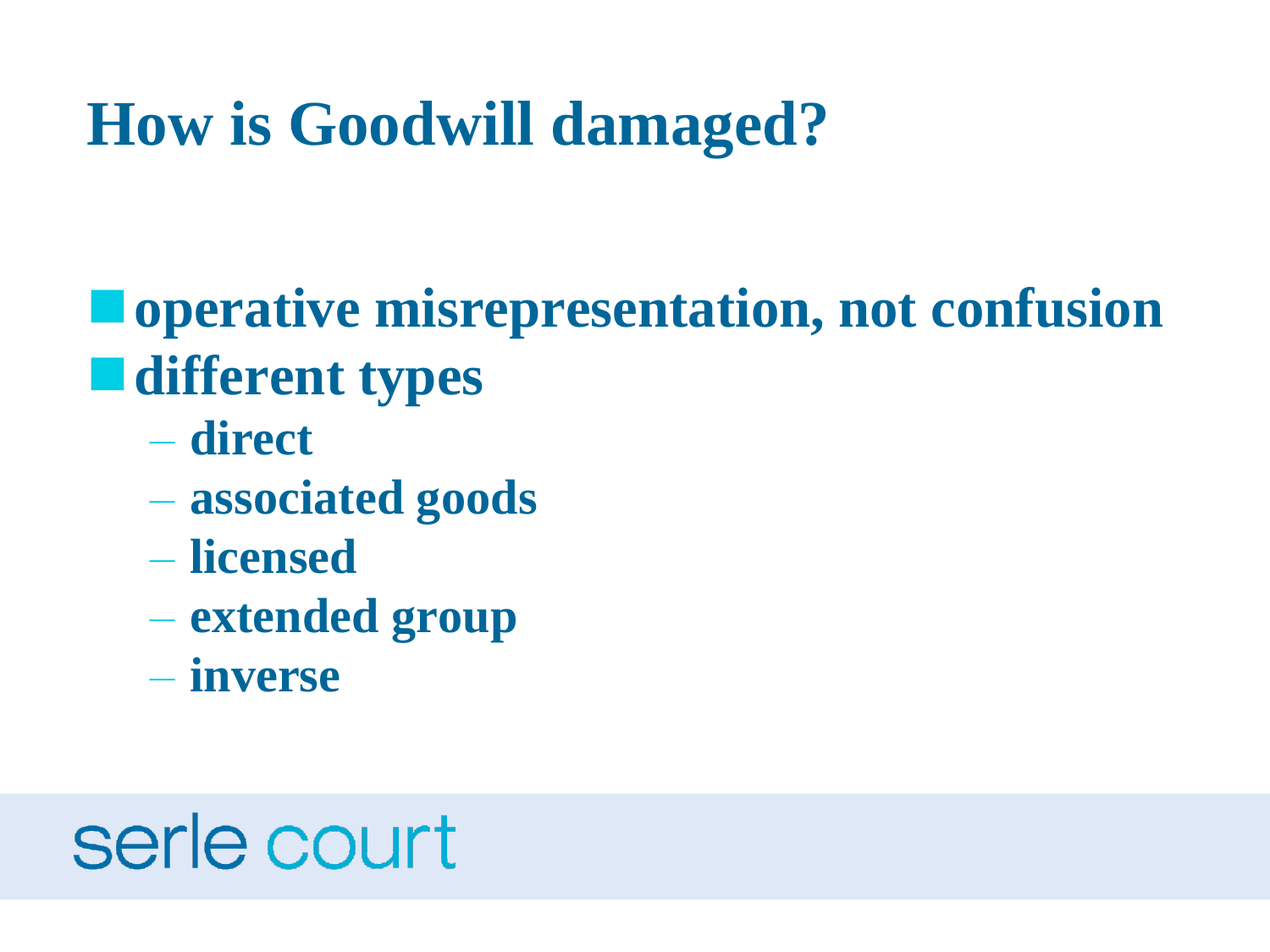#### **How is Goodwill extinguished?**

**cease trading activity – slow death abandon trading – cannot be revived deceptive trading – loss of distinctiveness adverse possession**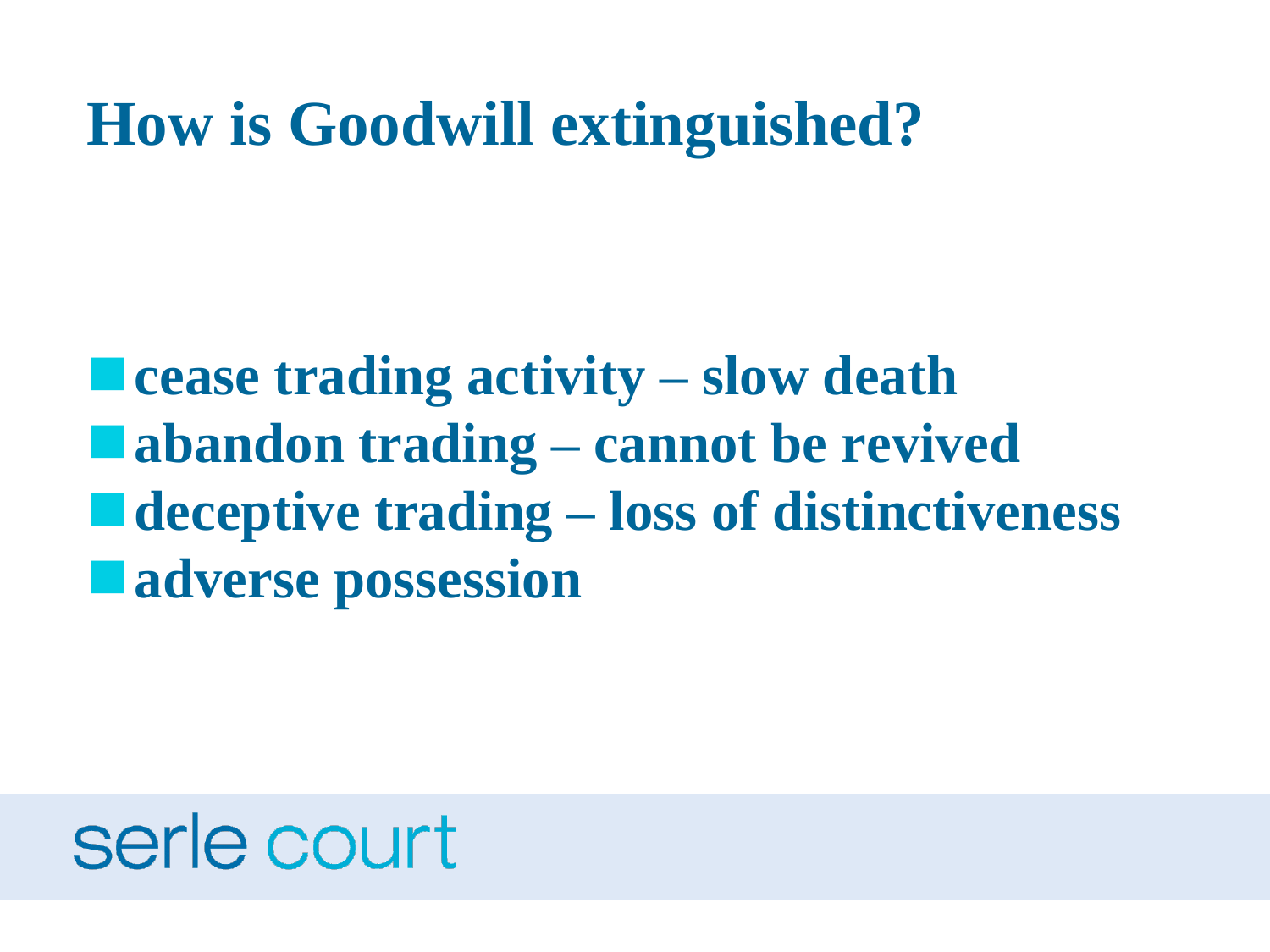

#### **the protection of goodwill is by the Common Law tort of passing-off, designed to protect trading activity:**

- **no formalities**
- **property resides in the activity**
- **fluid in scope and intensity**
- **operative misrepresentation leading to damage**